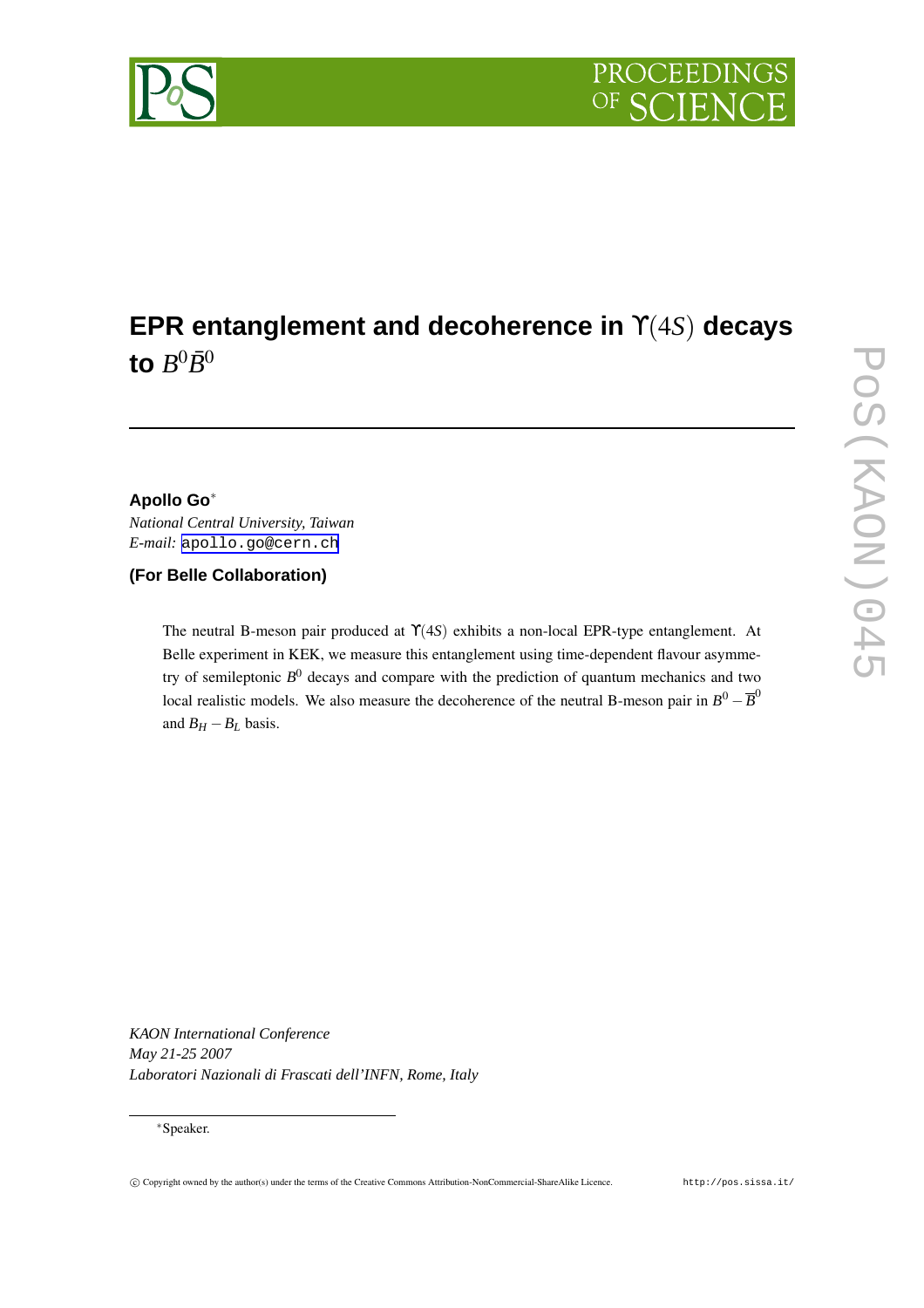### **1. Introduction**

The advent of Quantum Mechanics (QM) in the 1930s has created many conceptual difficulties in our understanding of the fundamental reality of the physical world we live in. One of the difficulties was the concept of entangled states (i. e. states which cannot be represented as product states of their parts). In their 1935 paper, Einstein, Podolski, and Rosen (EPR) arrived at the conclusion that QM could not be a "complete" theory [[1\]](#page-6-0). The conceptual problem is better understood considering the 1951 variant by David Bohm using spin correlations [[2\]](#page-6-0). In the EPR-Bohm experiment the two-particle singlet state can be written as:

$$
|\psi\rangle = \frac{1}{\sqrt{2}} [|\uparrow\rangle_1 \otimes |\downarrow\rangle_2 - |\downarrow\rangle_1 \otimes |\uparrow\rangle_2]
$$
 (1.1)

where  $|\uparrow\rangle_j$  ( $|\downarrow\rangle_j$ ) describes the spin state of  $j^{th}$  particle ( $j=1,2$ ) with spin up (down) respectively. Measurement of the spin on one particle, undetermined prior to the measurement, will "collapse" the wave function to one of the eigenstates and therefore predicts with certainty the outcome of the spin measurement on the second particle without actually doing any measurement. The difficulty comes from the fact that the spin of the second particle in a given direction is defined by the choice of the polarizer orientation on the first particle. The orientation can be chosen at the "last moment", just prior to the arrival of the particle, and cannot be communicated to the second particle system unless superluminal signals are invoked. We should conclude that in a way or another the second particle carries the information needed to behave correctly for any possible choices of the measurement in the system of the first particle. Indeed, following EPR, one can define "elements of reality" for spin in  $S<sub>x</sub>$  and  $S<sub>y</sub>$  direction for the second particle, determined from the spin measurements done on the first particle. But according to QM the observables  $S_x$  and  $S_y$  do not commute and therefore cannot have definite values at the same time. This implies that the description of reality given by QM is incomplete and extra information, "hidden variables" (HV) are needed to complement QM. In 1964 J. S. Bell found a general scheme to test QM against HV theories: he showed that a certain inequality which is always satisfied by all local hidden variable models, can instead be violated by QM [\[3\]](#page-6-0).

Several experiments have been performed, mostly applying a Bell test on the measurement of the polarization entanglement of low energy photons. High energy physics allow instead to probe the entanglement of massive particles. One previous experiment, CPLEAR, has measured the EPR entanglement of  $K^0$ - $\overline{K}^0$  pair produced in  $\bar{p}p$  annihilation at rest where the strangeness is identified actively using copper and carbon regenerator [\[4\]](#page-6-0). The result is compared to the QM prediction and to the prediction when the two kaons are immediately separated into a  $K_L$  and a  $K_S$  [[5\]](#page-6-0) and found to be in good agreement with QM predictions while ruling out separability (Fig. [1\)](#page-2-0).

Here we present a study of EPR correlation in the flavour of neutral *B*-meson pairs from ϒ(4*S*) decays. The system is described by a wavefunction analogous to  $(1.1)$  [[6,](#page-6-0) [7\]](#page-6-0):

$$
|\psi\rangle = \frac{1}{\sqrt{2}} \left[ |B^0\rangle_1 \otimes |\overline{B}^0\rangle_2 - |\overline{B}^0\rangle_1 \otimes |B^0\rangle_2 \right].
$$
 (1.2)

Decays occurring at the same proper time are fully anti-correlated: the flavour-specific decay of one meson fixes the (previously undetermined) flavour ( $B^0$  or  $\overline{B}{}^0$ ) of the other meson. From (1.2)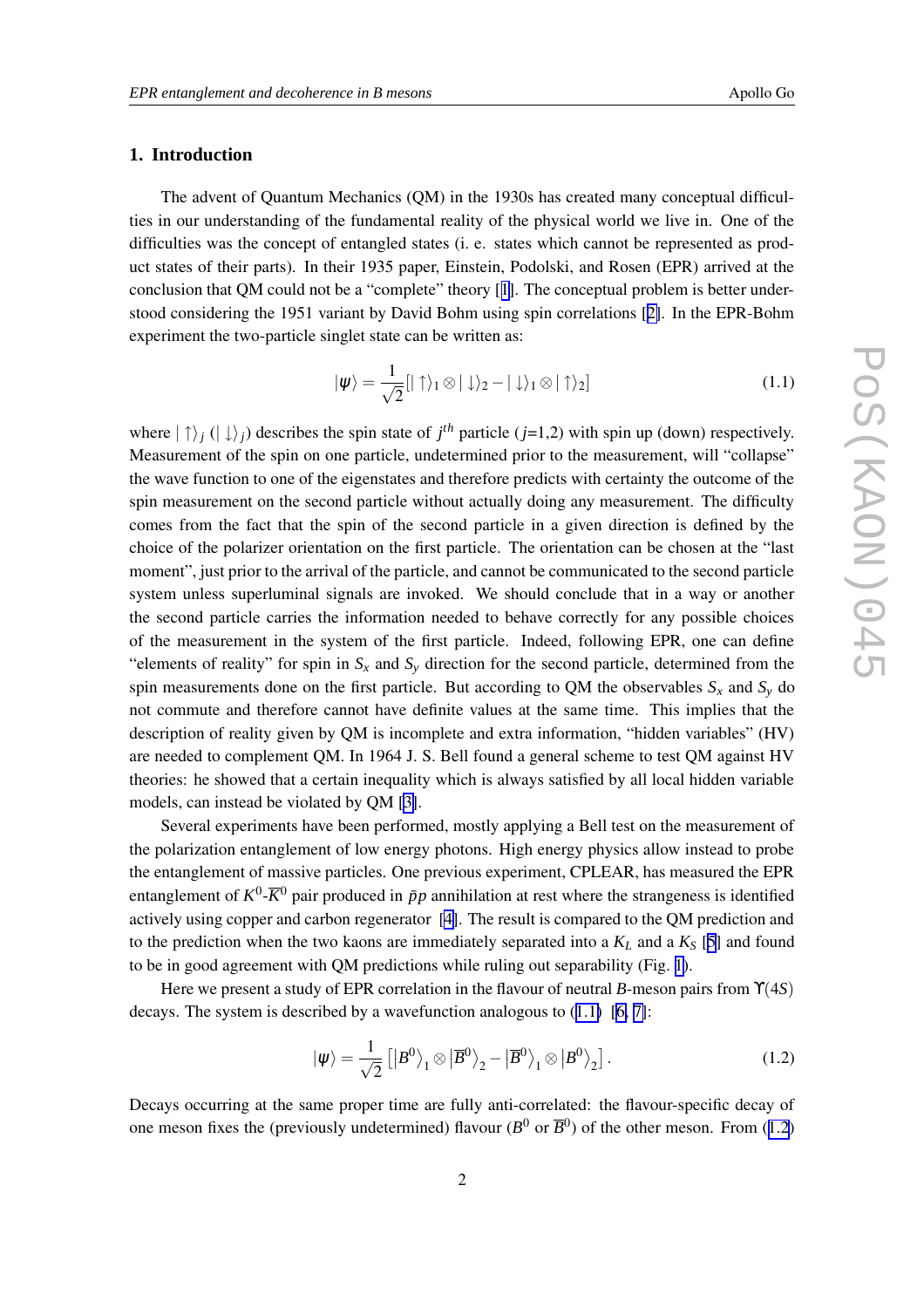<span id="page-2-0"></span>

**Figure 1:** CPLEAR measurement of the  $K^0$ - $\overline{K}^0$  asymmetry compared to QM prediction and separability.

we deduce the time-dependent rate for decay into two flavour-specific states for opposite flavour (OF,  $B^0\overline{B}^0$ ) and same flavour (SF,  $B^0B^0$  or  $\overline{B}^0\overline{B}^0$ ) decays:

$$
R_{SF} = e^{-\Delta t/\tau_{B^0}}/(4\tau_{B^0})\{1 \pm \cos(\Delta m_d \Delta t)\},
$$
 (1.3)

$$
(1.4)
$$

and the corresponding time-dependent asymmetry:

$$
A_{\rm QM}(\Delta t) \equiv \frac{R_{\rm OF} - R_{\rm SF}}{R_{\rm OF} + R_{\rm SF}} = \cos(\Delta m_d \Delta t) \tag{1.5}
$$

 $\Delta t \equiv |t_1 - t_2|$  is the proper-time difference of the decays, and  $\Delta m_d$  the mass difference between the two  $B^0$ - $\overline{B}{}^0$  mass eigenstates. The fact that the asymmetry depends only on  $\Delta t$ , and not on the absolute time,  $t_1$  and/or  $t_2$ , is a manifestation of EPR-type entanglement at a distance.

Ideally, to be able to reject *all* local HV models, a Bell test should be performed. An early attempt in this direction [[8](#page-6-0)] was found deficient [[9,](#page-6-0) [10\]](#page-6-0). In general Bell tests are unaccessible due to the rapid decrease in time of the *B*-meson amplitudes, and the passive character of the flavour measurement. Therefore we limit ourselves to verify that QM reproduces the experimental asymmetry and that no other "reasonable" HV-based model can reproduce both the  $B^0$ - $\overline{B}{}^0$  oscillation behaviour for each meson and the experimental asymmetry. We compare our results with the predictions of QM and two other models.

In the local realistic model by Pompili and Selleri (PS) [\[11](#page-6-0)], each *B* has flavour and mass information simultaneously. There are thus four basic states:  $B_H^0$ ,  $B_L^0$ ,  $\overline{B}_H^0$ ,  $\overline{B}_L^0$ . The model imposes flavour anti-correlations at equal times ∆*t* = 0 but allow random simultaneous jumps in flavour within the pair. The model is also required to reproduce the QM predictions for uncorrelated *B*decays. The result is an upper and a lower bound for the asymmetry,

$$
A_{\rm PS}^{\rm max}(t_1, t_2) = 1 - |\{1 - \cos(\Delta m_d \Delta t)\} \cos(\Delta m_d t_{\rm min}) + \sin(\Delta m_d \Delta t) \sin(\Delta m_d t_{\rm min})|, \quad (1.6)
$$

$$
A_{PS}^{min}(t_1, t_2) = 1 - \min(2 + \Psi, 2 - \Psi), \text{ where}
$$
\n(1.7)

$$
\Psi = \{1 + \cos(\Delta m_d \Delta t)\}\cos(\Delta m_d t_{\min}) - \sin(\Delta m_d \Delta t)\sin(\Delta m_d t_{\min}).\tag{1.8}
$$

Note the additional  $t_{\text{min}} = \min(t_1, t_2)$  dependence, which can be removed by integrating the OF and SF functions for fixed values of Δ*t*. We obtain the curves PS<sub>max</sub> and PS<sub>min</sub> shown in Fig. [2.](#page-3-0)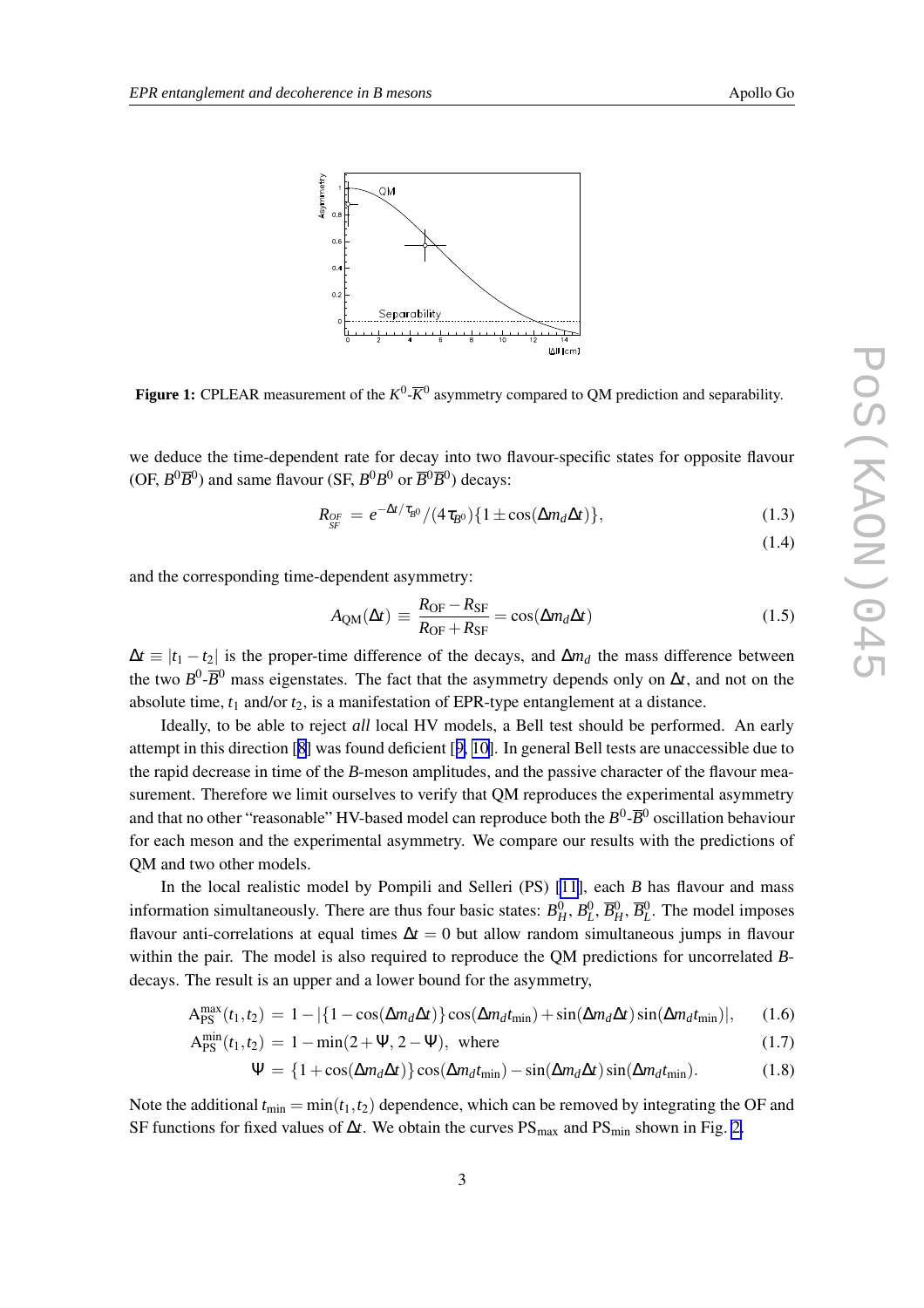<span id="page-3-0"></span>

**Figure 2:** Time-dependent asymmetry predicted by (QM) quantum mechanics and (SD) spontaneous and immediate disentanglement of the *B*-pair, and (PS*min* to PS*max*) the range of asymmetries allowed by the Pompili and Selleri model.  $\Delta m_d = 0.507 \,\text{ps}^{-1}$  is assumed.

In the Spontaneous and immediate Disentanglement model (SD), the *B*-meson pair separates into a  $B^0$  and a  $\overline{B}^0$  with well-defined flavour immediately after the  $\Upsilon(4S)$  decay, which then evolve independently [[5\]](#page-6-0), and the asymmetry becomes

$$
A_{\text{SD}}(t_1, t_2) = \cos(\Delta m_d t_1) \cos(\Delta m_d t_2) = \frac{1}{2} [\cos(\Delta m_d (t_1 + t_2)) + \cos(\Delta m_d \Delta t)], \tag{1.9}
$$

depending on  $t_1 + t_2$  in addition to  $\Delta t$ . After integration we obtain the curve SD of Fig. 2.

#### **2. Data analysis**

 $152 \times 10^6$  *BB* pairs collected by the Belle detector at the  $\Upsilon(4S)$  resonance at the KEKB asymmetric-energy (3.5 GeV on 8.0 GeV)  $e^+e^-$  collider [\[12](#page-6-0)], by the Belle detector [[13\]](#page-6-0) were used to determine the asymmetry. The  $\Upsilon(4S)$  is produced with  $\beta\gamma = 0.425$  close to the *z* axis. As the *B* momentum is low in the ϒ(4*S*) center-of-mass system (CMS), ∆*t* can be determined from the *z*-displacement of *B*-decay vertices: ∆*t* ≈ ∆*z*/βγ*c*.

The event selection for this study (see Ref. [[14\]](#page-6-0) for details) was optimized for theoretical model discrimination. The flavour of one neutral *B* was obtained by reconstructing the decay  $B^0 \to D^{*-}\ell^+\nu$ , with  $D^{*-} \to \overline{D}^0 \pi^-_s$  and  $\overline{D}^0 \to K^+ \pi^- (\pi^0)$  or  $K^+ \pi^- \pi^+ \pi^-$  (charge-conjugate modes are included throughout this paper). The  $D^0$  candidates must have a reconstructed mass compatible with the known value. A  $D^*$  is formed by constraining a  $D^0$  and a slow pion to a common vertex. We require a mass difference  $M_{\text{diff}} = M_{Kn\pi\pi_s} - M_{Kn\pi} \in [144.4, 146.4] \text{ MeV}/c^2$ , and CMS momentum  $p_{D^*}^* < 2.6 \text{ GeV}/c$ , consistent with *B*-decay. We require that the CMS angle between the *D*<sup>\*</sup> and lepton be greater than 90°. From the relation  $M_V^2 = (E_B^* - E_{D^*\ell}^*)^2 - |\vec{p}_B^*|^2 |\vec{p}_{D^* \ell}|^2 + 2|\vec{p}_B^*||\vec{p}_{D^* \ell}^*| \cos(\theta_{B, D^* \ell})$ , where  $\theta_{B, D^* \ell}$  is the angle between  $\vec{p}_B^*$  and  $\vec{p}_{D^* \ell}^*$ , we can reconstruct  $cos(\theta_{B,D^*})$  by assuming a vanishing neutrino mass. We require  $|cos(\theta_{B,D^*})| < 1.1$ . The neutral *B* decay position is determined by fitting the lepton track and  $D^0$  trajectory to a vertex, constrained to lie in the  $e^+e^-$  interaction region. The remaining tracks are used to determine the second *B* decay vertex and flavour [[15\]](#page-6-0).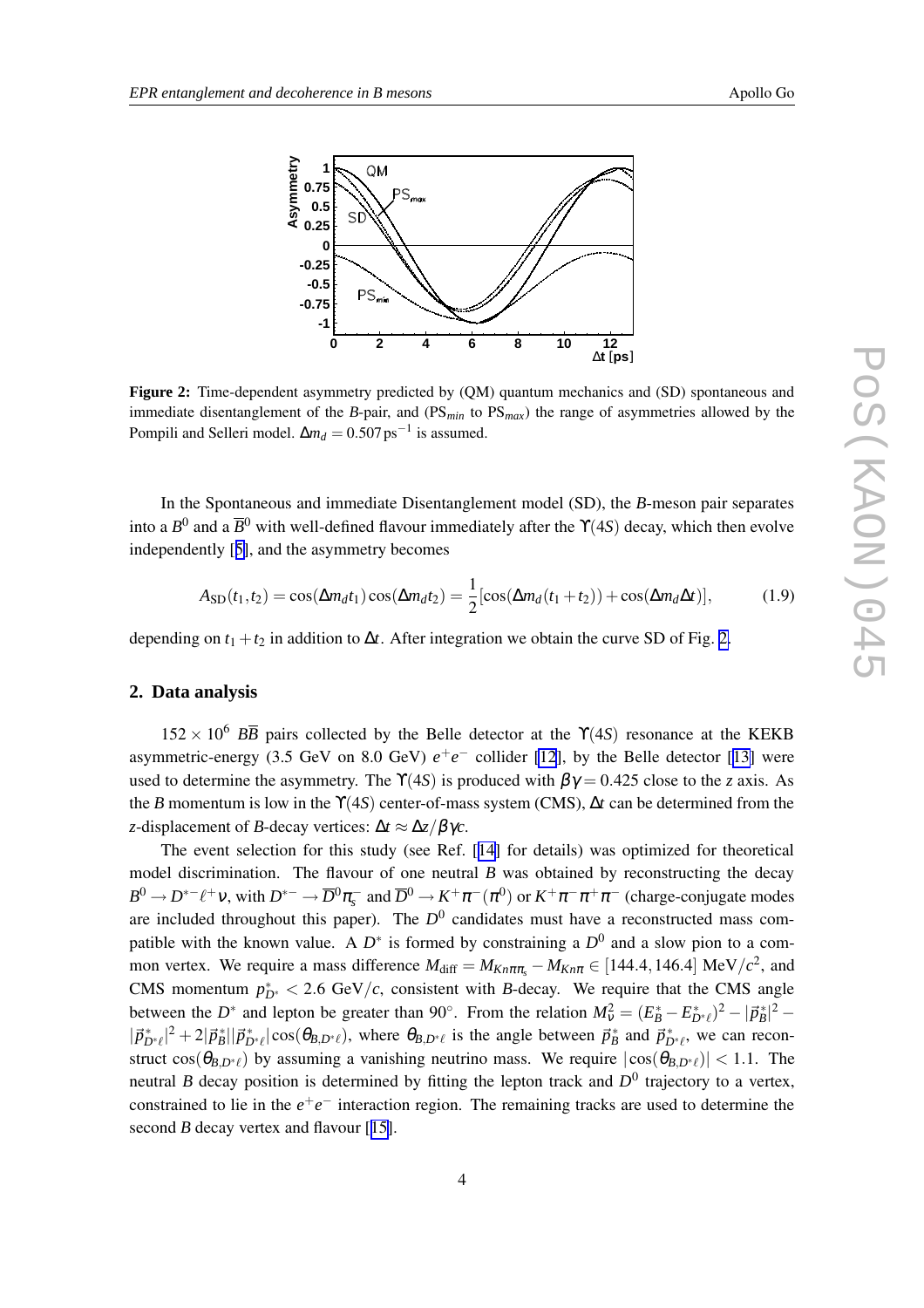| bin            |             | window [ps] A and total error $\parallel$ bin window [ps] A and total error |               |               |                                |
|----------------|-------------|-----------------------------------------------------------------------------|---------------|---------------|--------------------------------|
| $\overline{1}$ | $0.0 - 0.5$ | $1.013 \pm 0.028$                                                           | $\parallel$ 7 |               | $5.0 - 6.0 -0.961 \pm 0.077$   |
| 2              | $0.5 - 1.0$ | $0.916 \pm 0.022$                                                           | - 8           |               | $6.0 - 7.0 -0.974 \pm 0.080$   |
| 3              | $1.0 - 2.0$ | $0.699 \pm 0.038$                                                           | - 9           |               | $7.0 - 9.0 -0.675 \pm 0.109$   |
| $\overline{4}$ | $2.0 - 3.0$ | $0.339 \pm 0.056$                                                           | -10           |               | $9.0 - 13.0$ $0.089 \pm 0.193$ |
| 5              | $3.0 - 4.0$ | $-0.136 \pm 0.075$                                                          |               | $13.0 - 20.0$ | $0.243 \pm 0.435$              |
| 6              |             | $4.0 - 5.0 -0.634 \pm 0.084$                                                |               |               |                                |

**Table 1:** Time-dependent asymmetry in ∆*t* bins, corrected for experimental effects, with total uncertainties.

In total 8565 events are selected (6718 OF, 1847 SF). To compensate for the rapid fall in event rate with ∆*t*, the time-dependent distributions are histogrammed in 11 variable-size bins (see Table 1). Background subtraction is then performed bin-by-bin; systematic errors are likewise determined by estimating variations in the OF and SF distributions, and calculating the effect on the asymmetry.

A GEANT-based Monte Carlo (MC) sample was analyzed with identical criteria, and used for consistency checks, background estimates and subtraction, and to build deconvolution matrices.

Four types of background events have been considered:  $e^+e^- \rightarrow q\bar{q}$  continuum, fake  $D^*$ , wrong *D*<sup>\*</sup>-lepton combinations, and  $B^+ \to \overline{D}^{**0} \ell v$  events. Off-resonance data (8.3 fb<sup>-1</sup>) were used to estimate the continuum background, which was found to be negligible. Fake  $D^0$  reconstruction and misassigned slow pions producing a fake *D*<sup>∗</sup> background were estimated from the sideband in *M*<sub>diff</sub>. The contamination from wrong *D*<sup>∗</sup>–lepton combinations was estimated from reversing the lepton momentum and the validity of which was confirmed by MC studies. A fit of the  $cos(\theta_{BD} \cdot \theta)$ distribution allows the extraction of the *D* ∗∗− component. The MC is then used to compute the fraction from charged B mesons which must be subtracted (as it has no mixing).

Remaining experimental effects (e.g. resolution in  $\Delta t$ , selection efficiency) are corrected by a deconvolution procedure [\[16\]](#page-6-0).  $11 \times 11$  response matrices are built separately for SF and OF events, using MC *D*<sup>\*</sup>  $\ell$ ν events indexed by generated and reconstructed ∆*t* values. The procedure has been optimised, and its associated systematic errors inferred by a toy Monte Carlo where sets of several hundred simulated experiments are generated assuming the three theoretical models. We test the consistency of the method applied to our data by fitting the  $B^0$  decay time distribution (summing OF and SF samples), leaving the  $B^0$  lifetime as a free parameter. We obtain  $1.532 \pm 0.017$ (stat) ps, consistent with the world average [[17\]](#page-6-0). We have also repeated the deconvolution procedure using a subset of events with better vertex fit quality, and hence more precise ∆*t* values: consistent results are obtained. The final results are shown in Table 1 and Fig. [3.](#page-5-0)

#### **3. Comparison with the theoretical models**

The model testing is done by a least-square fit to  $A(\Delta t)$ , leaving  $\Delta m_d$  free, but taking the worldaverage ∆*m<sup>d</sup>* into account. To avoid bias, we discard BaBar and Belle measurements, which assume QM correlations: this yields [[18\]](#page-6-0)  $\langle \Delta m_d \rangle = (0.496 \pm 0.014) \text{ ps}^{-1}$ . Our data is in agreement with the prediction of QM: we obtain  $\Delta m_d = 0.501 \pm 0.009$  ps<sup>-1</sup> with  $\chi^2 = 5.2$  for 11 dof (see Fig. [3\)](#page-5-0). SD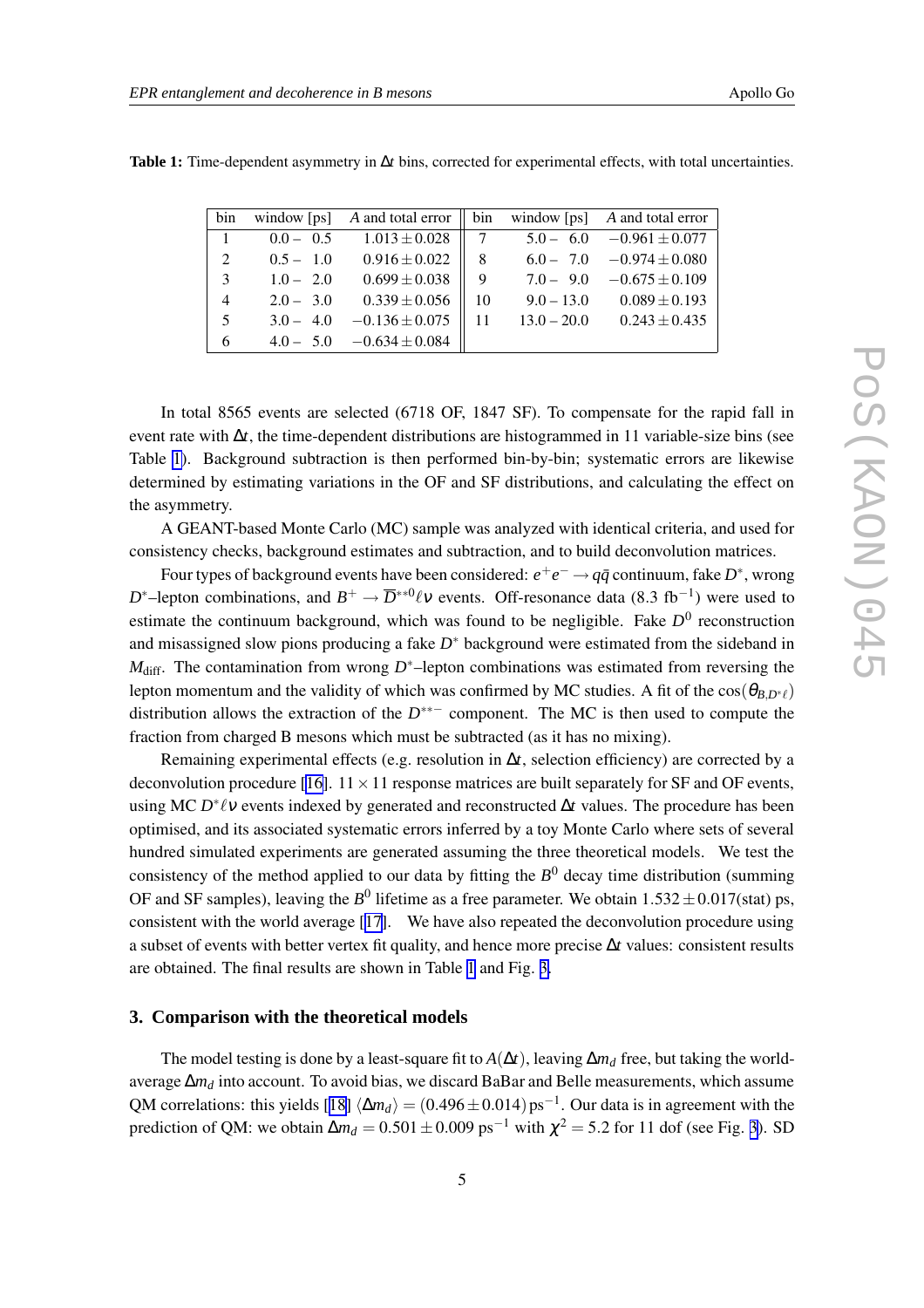<span id="page-5-0"></span>

**Figure 3:** Bottom: time-dependent flavour asymmetry (crosses) and the results of weighted least-squares fits to the (left to right) QM, SD, and PS models (rectangles, showing  $\pm 1\sigma$  errors on  $\Delta m_d$ ). Top: differences  $\Delta \equiv A_{\text{data}} - A_{\text{model}}$  in each bin, divided by the total experimental error  $\sigma_{\text{tot}}$ . Bins where  $A_{\text{PS}}^{\text{min}} < A_{\text{data}} < A_{\text{PS}}^{\text{max}}$ have been assigned a null deviation: see the text.

is rejected by  $\chi^2 = 174$  ( $\Delta m_d = 0.419 \pm 0.008$ ). To fit PS we have used the closest boundary to our data  $A_{PS}^{max}$ , Eq. [\(1.6\)](#page-2-0), or  $A_{PS}^{min}$ , Eq. [\(1.7\)](#page-2-0), but assumed a null deviation for data falling inside the boundaries. We obtain  $\chi^2 = 31.3 \; (\Delta m_d = 0.447 \pm 0.010 \; \text{ps}^{-1})$ : the data favour QM over PS at the 5.1<sup>σ</sup> level.

## **4. Decoherence**

Assuming QM as the correct model, we consider hypothetical effects which can disturb the propagation of the entangled wave function and can affect the time-dependent asymmetry [[19\]](#page-6-0). Bertlmann et.al. have fitted CPLEAR data to obtain decoherence into  $K^0 \overline{K}^0$ :  $\zeta_{K^0\overline{K}^0} = 0.4 \pm 0.7$ and into  $K_L K_S$ :  $\zeta_{K_L K_S}$ =0.13<sup>+0.16</sup> [\[20](#page-6-0), [21](#page-6-0)]. KLOE experiment has improved these measurements by comparing time-dependent  $K_S K_S$  and  $K_L K_S$  rates from  $\phi$  decay with the result  $\zeta_{K_L K_S}=0.018 \pm 0.018$  $0.040_{stat} \pm 0.007_{syst}$  and  $\zeta_{K0\overline{K0}} = 0.10 \pm 0.21_{stat} \pm 0.04_{syst}$  [[22](#page-7-0)].

For the  $B^0$  system, a time-integrated decoherence has been calculated from CLEO and ARGUS data to be  $\zeta_{B^0\overline{B}^0} = -0.41 \pm 0.31$  [[23\]](#page-7-0). Another suitable parameterisations of the asymmetry for disentanglement in the flavour and mass bases are

$$
A = (1 - \zeta_{B^0 \overline{B}^0})A_{QM} + \zeta_{B^0 \overline{B}^0}A_{SD}, \text{ and}
$$
 (4.1)

$$
A = (1 - \zeta_{B_H B_L}) A_{QM} \tag{4.2}
$$

respectively. In a simplified approach which assumes immediate partial disentanglement into flavour or mass eigenstates, the ζ parameters correspond to the fraction of decoherent *B*-pairs. (Eq. (4.2) corresponds to formula 3.5 in Ref. [[20\]](#page-6-0), for  $\Delta \Gamma = 0$ ). We examine this possibility of a partial loss of coherence just after the decay of the ϒ(4*S*) resonance. The fraction of events with disentangled  $B^0$  and a  $\overline{B}{}^0$  can be estimated by fitting our asymmetry with the mixture of Eq. (4.1), leaving  $\zeta_{B^0\overline{B}^0}$  free. The fit finds  $\zeta_{B^0\overline{B}^0} = 0.029 \pm 0.057$ , consistent with no decoherence. The second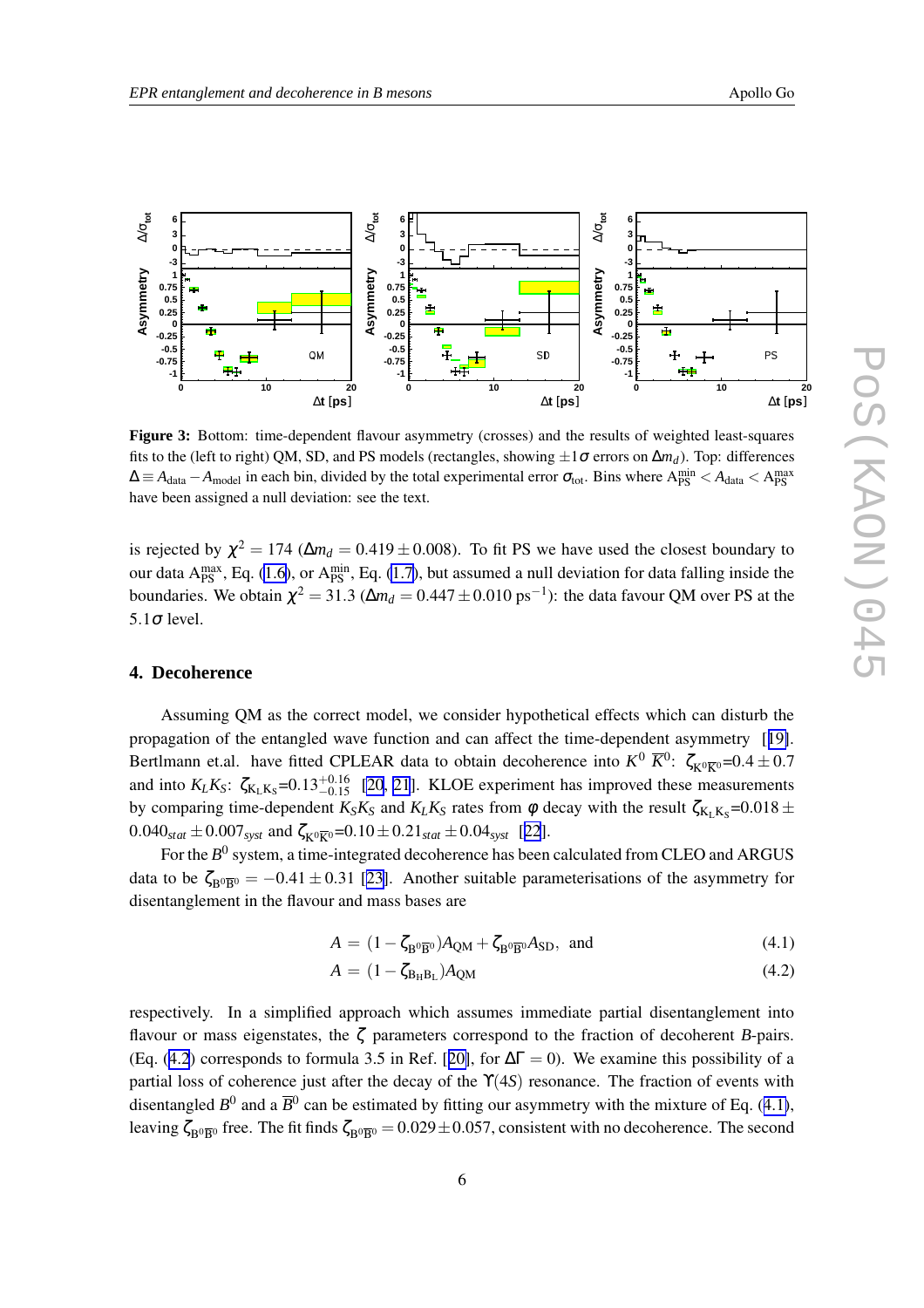<span id="page-6-0"></span>possibility considered is a decoherence into mass eigenstate, for which we expect a reduction in the amplitude of *A*( $\Delta t$ ), as given by Eq. ([4.2\)](#page-5-0). The result of a fit gives a value of  $\zeta_{BHB} = 0.004 \pm 0.017$ [[24\]](#page-7-0), also compatible with zero.

### **5. Conclusion**

We have analysed neutral *B* pairs produced by ϒ(4*S*) decay, determined the time-dependent asymmetry due to flavour mixing, and corrected for experimental effects by deconvolution: the results can be directly compared to theoretical models. We have compared our data to the QM hypothesis and to two other models. The local realistic model of Pompili and Selleri is strongly disfavoured compared to the entanglement predicted by QM. Immediate disentanglement, in which definite-flavour  $B^0$  and  $\overline{B}^0$  evolve independently, is ruled out. We have also found that our data is consistent with a null fraction of events with a loss of entanglement.

#### **References**

- [1] A. Einstein, B. Podolski and N. Rosen, Phys. Rev. **47**, 777 (1935).
- [2] D. Bohm, *Quantum Theory* (Prentice Hall, Englewood Cliffs, NJ, 1951), pp. 614-622.
- [3] J. S. Bell, Physics **1**, 195 (1964).
- [4] A. Apostolakis *et al.* (CPLEAR Collaboration), Phys. Lett. B **422**, 339 (1998).
- [5] W. H. Furry, Phys. Rev. **49**, 393 (1936).
- [6] A. Datta, and D. Home, Phys. Lett. A **119**, 3 (1986).
- [7] N. Gisin and A. Go, Am. J. Phys. **69** (3), 264 (2001).
- [8] A. Go, in *Proceedings of Garda Conference, 2003*, [ Journal of Modern Optics **51**, 991 (2004)].
- [9] R. A. Bertlmann, A. Bramon, G. Garbarino, and B. C. Hiesmayr, Phys. Lett. A **332**, 355 (2004).
- [10] A. Bramon, R. Escribano, and G. Garbarino, J. Mod. Opt. **52**, 1681 (2005)
- [11] A. Pompili and F. Selleri, Eur. Phys. J. C **14**, 469 (2000);
- [12] S. Kurokawa and E. Kikutani, Nucl. Instr. Meth. A **499** 1 (2003), and other papers in this volume.
- [13] A. Abashian *et al.* (Belle Collaboration), Nucl. Instr. Meth. A **479**, 117 (2002).
- [14] A. Go, A. Bay, *et al.* (Belle Collaboration), Phys. Rev. Lett. **99**, 131802 (2007), and references within.
- [15] K. Abe *et al.* (Belle Collaboration), Phys. Rev. Lett. **87**, 091802 (2001); Phys. Rev. D **66**, 32007 (2002); H. Kakuno *et al.*, Nucl. Instr. Meth. A **533**, 516 (2004).
- [16] A. Höcker and V. Kartvelishvili, Nucl. Instr. Meth. A **372**, 469 (1996).
- [17] W. -M. Yao *et al.*, Particle Data Group, J. Phys. G **33**, 1 (2006).
- [18] E. Barberio *et al.* (Heavy Flavour Averaging Group), hep-ex/0603003 (2006).
- [19] R. Omnès, Rev. Mod. Phys **64**, 339 (1992).
- [20] R.A. Bertlmann, W. Grimus, and B. C. Hiesmayr, Phys. Rev. D **60**, 114032 (1999).
- [21] R. A. Bertlmann, W. Grimus, Phys. Rev. D **64**, 056004 (2004), and references within.